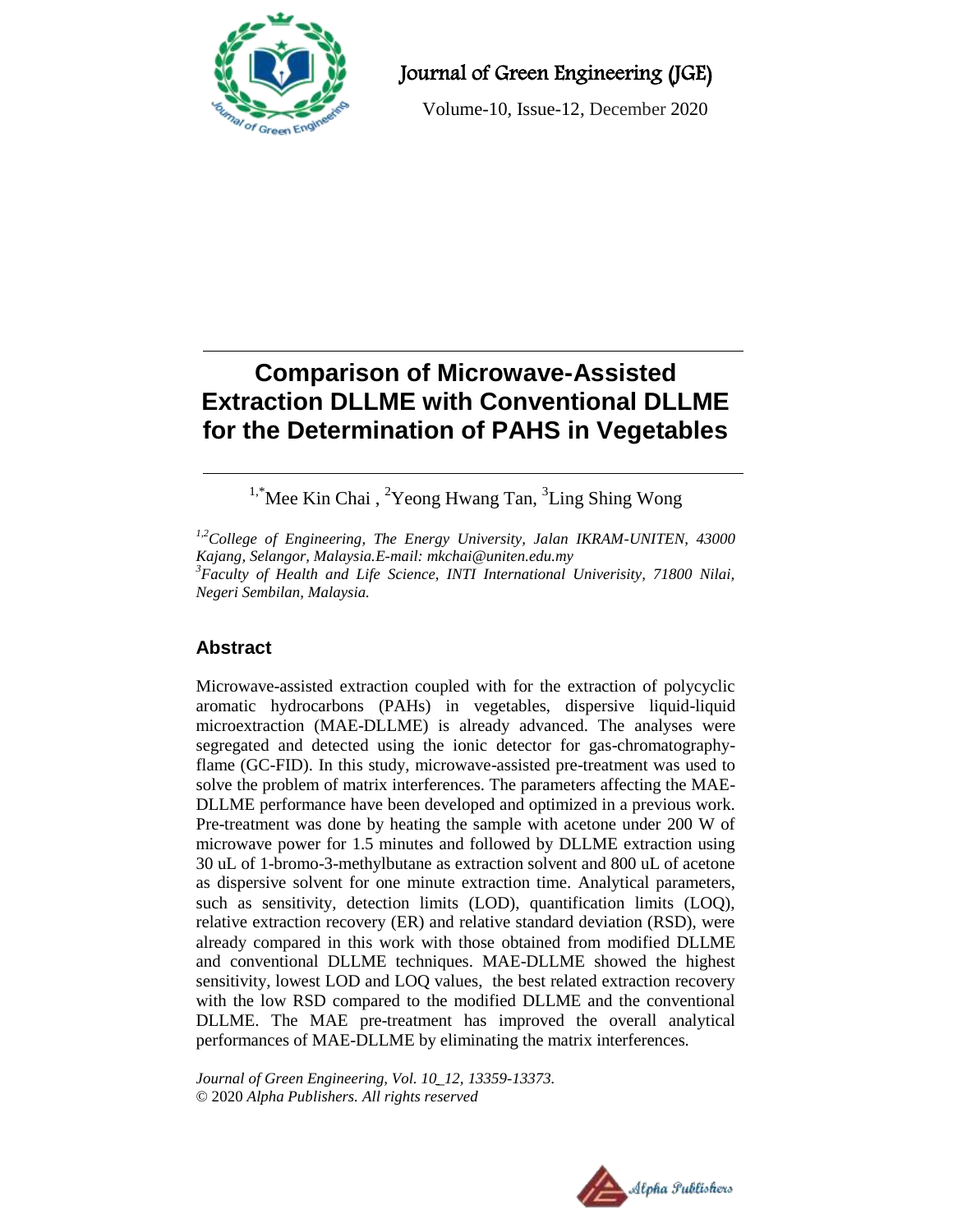**Keywords**: Microwave-assisted extraction, dispersive liquid-liquid micro extraction, polycyclic aromatic hydrocarbons, vegetable, detection limits

### **1 Introduction**

The compounds of polycyclic aromatic hydrocarbon (PAH) have showed the great raised awareness among the researchers because of their potential mutagenic or carcinogenic characteristics. There are hundreds of different PAHs have been identified. Some PAHs are graded by the European Food Safety Authority, 2008 and the International Agency for Research on Cancer, as carcinogens such as benzo[a]pyrene, benz[a]anthracene, chrysene[10]. Although certain PAHs have not been identified as carcinogenic, they are an effective tool in animal studies for causing non-genotoxic diseases[8] [5][20].

Literatures reported that air pollution caused the existence of PAHs in the raw fruits and vegetables [11][18][19]. The fruits and vegetables grown near urban area were contaminated with high concentration of PAHs [15]. With rapid developments in Malaysia, the level of urbanization has increased and thereby increasing the chance of contamination of PAHs on fruits and vegetables. Previous experiments have shown that vegetables grown near toxic areas are contaminated with higher rates of PAHs that are sufficient to risk human health [12][14] Moreover, fruits and vegetables could be contaminated with PAHs during long-term distance transportation [1]. Hence, corruption of PAHs in fruits and vegetables needs to be investigated and examined.

There is impossible for the direct detection of PAHs from food samples without pre-treatment because the food samples contain complex components such as lipid, phytocomponents, and phenolic compounds which can cause severe interference and thereby misinterpreted results[21]. Because of this fact, possibly the best test planning is important before chromatographic analysis for the preconcentration and removal of PAHs from the unknown solution.

Recently, many types of new sample preparation techniques using minimum organic solvents have been developed. One of them is microextraction of dispersive liquid-liquid (DLLME). This approach has shown outstanding features like rapid, economical, quick, fast recovery and strong effective parameters. Increasing interest was received from researchers [3]. However, DLLME has several drawbacks such as the existence of matrix interference was reported for extraction of PAHs using DLLME technique [4]. While dilution was used to minimise the influence of matrix interaction, the presence of matrix factors had been available and combined with solvent extraction. This triggers the difficulties of moving the clean extraction process for chromatographic examination, and this issue has been minimised by high amounts of extraction solvent. It is important

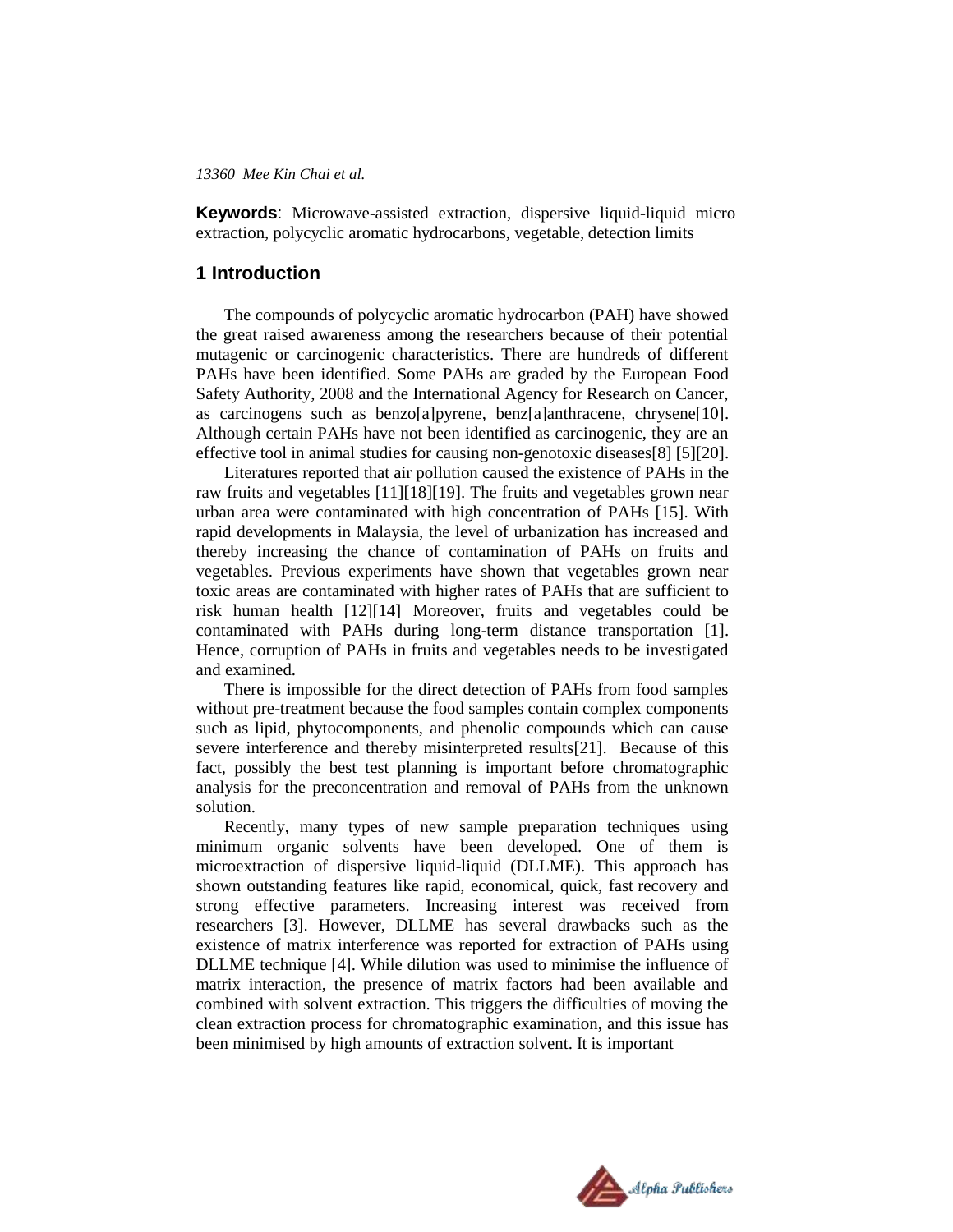*Comparison of Microwave-Assisted Extraction DLLME with Conventional DLLME for the Determination of PAHS in Vegetables 13361* to add a clean-up phase prior to DLLME extraction in order to address the matrix intervention of DLLME

Nowadays, one of the famous pre-treatment methods called microwaveassisted extraction (MAE) has been used by researchers due to its simplicity, usage low volume of organic solvent, cost effective, short extraction time and high recovery [2]. By utilizing appropriate parameters, unfavorable thermallabile compounds such as polysaccharides, proteins and phenolic compounds can be degraded. Therefore, the matrix interference could be minimized. The combined MAE and DLLME method is unique to the results related and has not been used in samples of fruits and vegetables that extract PAHs.

The benefits exist improving the efficiency of MAE-DLLME in vegetable samples for the determination of PAHs were discussed in a existing article [17]. An objective of present paper reported here is to compare the analytical performances, such as sensitivity, Quantification Limit (LOQ), Detection Limit (LOD), Relative Recovery of Extraction (ER), and Relative Standard Deviation (RSD) the MAE-DLLME with others DLLME techniques. The matrix interference was reduced in the study thus the chromatogram was clear and extraction efficiency was increased. This microwave-assisted extraction coupled with DLLME was found to be more sensitive and time-saving than other conventional DLLME techniques.

#### **2 Experimental**

The highest purity and analytical reagent grade of solvents were used in this study. Acetone and methanol were bought fisher Scientific's (Loughborough, U.K.). (Loughborough, U.K.). Merck obtained a solvent of 1 bromo-3-methylbutane (extraction solvent) (Darmstadt, Germany). Initial mixture standard of 13 PAHs (EPA 525 PAH Mix B, 500 μg/mL per acetone) and the internal biphenyl standard (2000 μg/mL for methanol) were purchased from A local (U.S.A.)

The mixture standard of thirteen PAHs was diluted to 10 mg/L in acetone. It was used as stock solution and stored at  $4^{\circ}C$  in a refrigerator. The proper concentrations of working standard solutions of a mixture of 13 PAHs were freshly prepared daily from stock solution. Biphenyl was employed as an internal standard to counterpoise the volume changes of the sample.

### *2.1 Sample Preparation*

The PAHs free vegetable was homogenized, sieved, filtered and centrifuged. After that, the supernatant was filtered using nylon membrane filters and the filtered substance was poured into bottles. Thereafter, the filtered substance was spiked with 13 PAHs and biphenyl (internal standard) prior to the extraction process of MAE-DLLME or others DLLME technique.

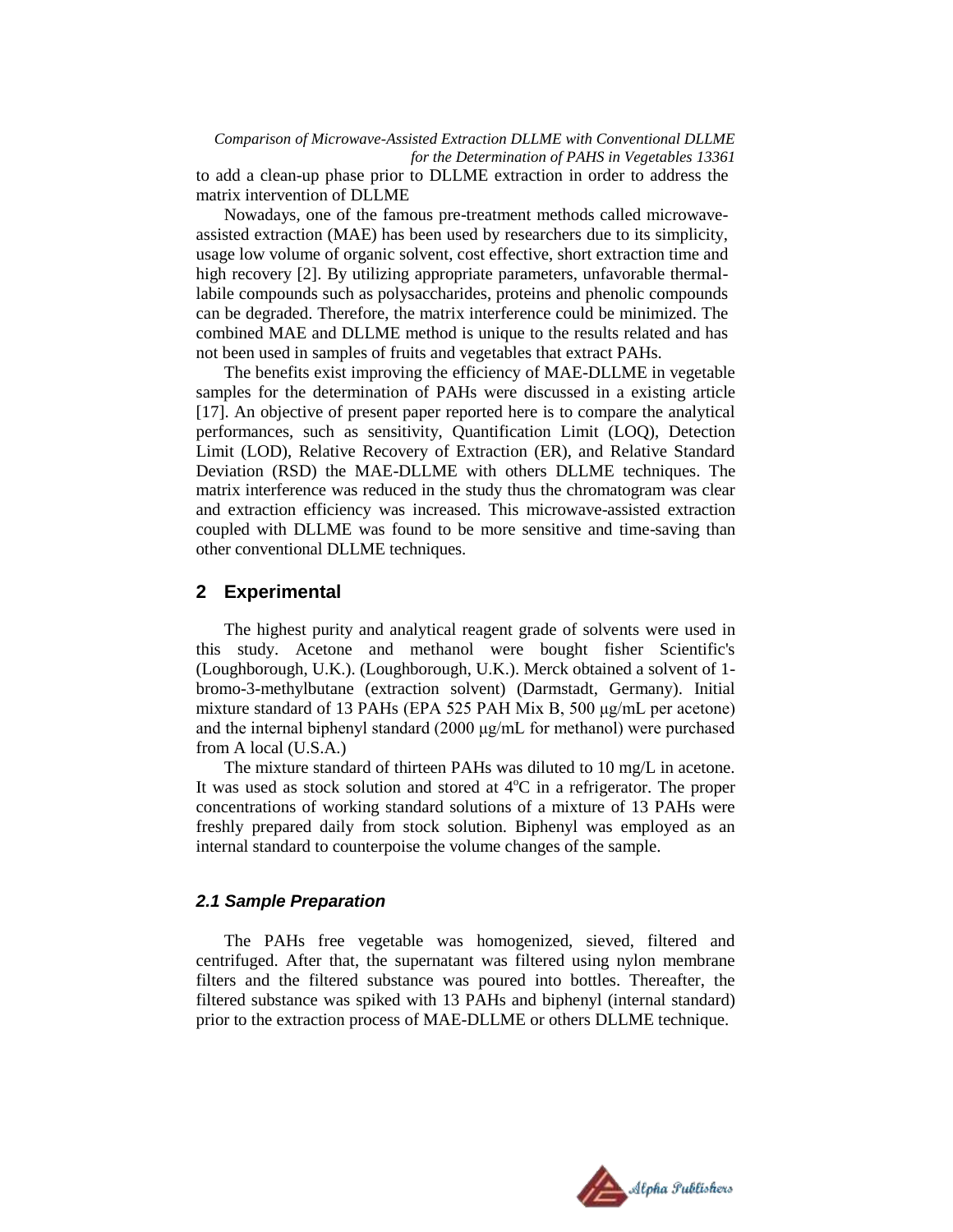#### *2.2 MAE-DLLME*

Acetone was used for the extraction of PAHs in MAE process. The volume of 10 mL spiked sample was added into glass bottle containing 4 mL acetone and was microwaved in microwave oven (Samsung, ME711K) at 200 W power for 1.5 min. It had been refrigerated to room temperature and then condominium for 5 minutes at 4000 rpm. Then, the aqueous phase remained transferred directly to the centrifuge tube. In the sample solution, 0.8 mL acetone (dispersive solvent) and 30 μL 1-bromo-3-methylbutane (extraction solvent) solvent were added and gently shaken. The sedimented organic phase was designed at the bottom of the centrifuge tube after a centrifugation process at 4000 rpm for 3 minutes. Then, in a two mL vial, the sediment coating was moved to the crystal insert. For analysis, the amount of one using an autosampler, μL of the organic process was extracted into GC-FID.

### *2.3 Conventional DLLME*

The mixture of 100 μL acetone (dispersive solvent) and 50 μLtetrachloroethylene (extraction solvent) are quickly squeezed into the centrifuge tube containing the spiked sample and the internal norm by means of a microvolume syringe in the traditional DLLME. The mixture are shook at 3000 rpm for 10 minutes, homogenised (vortex) and centrifuged. The organic layer were removed using a syringe and a volume of one μL of the organic layer is injected into GC-FID.

#### *2.4 Modified DLLME*

The modified DLLME was proposed by the previous paper [4]. In modified DLLME, the solvent of 100 µL of 1-bromo3-methylbutane was used as extraction solvent and there is no addition of dispersive solvent. Others parameter were performed using method described in Conventional DLLME.

#### *2.5 Instrumentation*

The separation and evaluation of 13 PAHs are performed out using a flame ionisation detector combined with an Agilent 7890A gas chromatograph (FID). The GC with a split/splitless injector system is coupled with an automatic liquid sampler (Agilent 7683B). The GC-FID instrument and its data analysis were controlled by Agilent Chemstation (B.04.02 version). Four types of gases were used namely helium, nitrogen, hydrogen and compress air and were purchased from Air products, U.K. For the separation of hydrocarbon compounds, oxygen gas and hydrogen in carrier gas (helium gas, 99.9995 basis points) with a flow rate of 1.67mL/min, the Agilent Broad Universal Trap-Helium purge (model RMSN-2) was used. The splitless mode was used in injection port which held at 290°C with 40mL/min purge flow to split vent at 3min. The 13 PAHs and biphenyl (internal standard) was

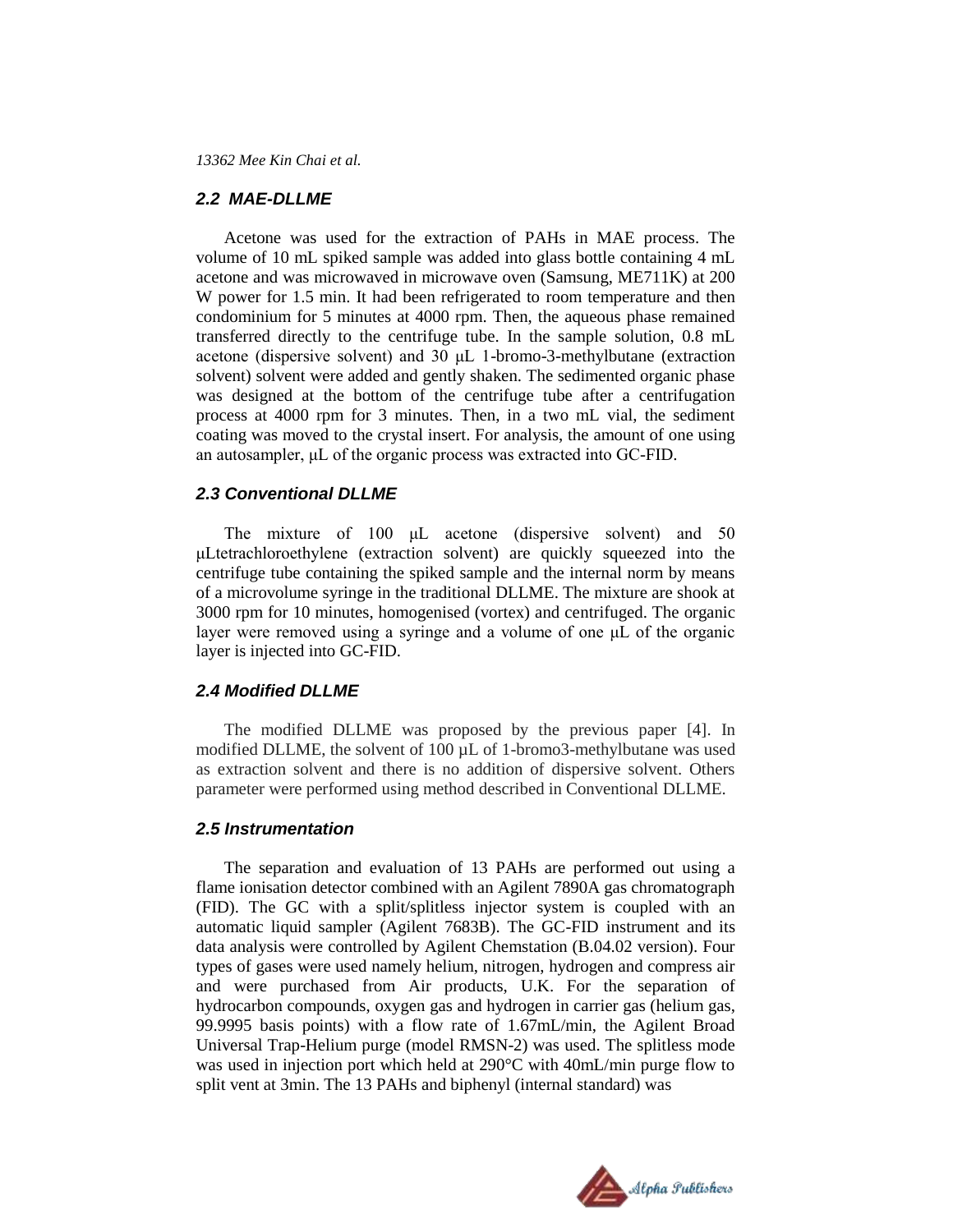separated by a Capillary column SLB-5ms (30 m x 0.25 mm ID, 0.25 μm thickness). The temperature of the oven was set as follows: from  $70^{\circ}$ C (one min), increased to 120 °C at 20 °C/min (1 min); ramped at 10 °C/min to 258 °C and preserved for one min; increased again at 1 °C/min to 262 °C (two min); then ratcheted at 5  $\degree$  C/min to 280  $\degree$  C and kept for 5.1 min. The total time of the run was 36 minutes. The temperature of the FID detector was held at 300 °C. At a flow of 35mL/min, nitrogen gas and hydrogen gas were handled, while the forced air flow for FID was 350mL/min

### **3 Results and Discussions**

The chromatogram and retention time for EPA 525 PAH Mix B standard mixture and biphenyl are shown in Fig. 1 and Table 1. All of the 13 PAHs and internal standard were eluted within 36 minutes. Based on the chromatogram (Fig. 1), the elution order for the 13 PAHs and biphenyl was in order of increasing molecular weight. Biphenyl (9.22 min) with lowest molecular weight was first eluted and IcP with largest molecular weight was last eluted (33.39 min). The elution order of PAHs was confirmed with the reference of certificate of analysis given by the supplier (Sigma-Aldrich, USA). All the peaks were successfully separated with good resolution except BbF(25.29 min) and BkF (25.44 min). The peaks of BbF and BkF were coeluted. The This same temperature is set to increase from 258  $\degree$ C to 262  $\degree$ C at a rate of 1 °C/min but perfect separation still could not be achieved. The similar physical properties of these two PAHs might cause the separation become difficult. In the future, narrow column could be used to obtain better separation[6].



**Fig 1.** Chromatogram of EPA 525 PAH Mix B standard mixture and biphenyl (internal standard) by GC-FID.

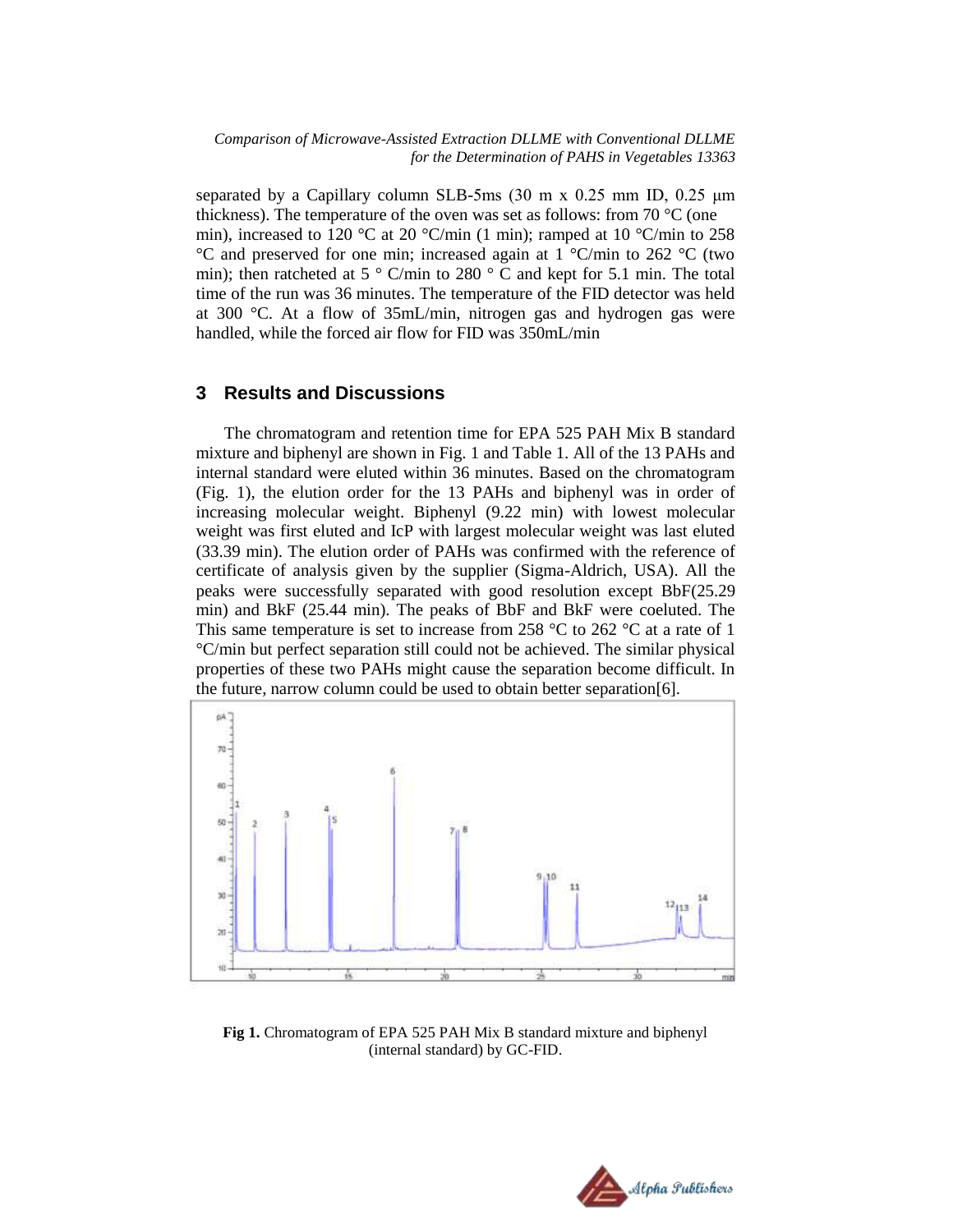The previous paper [17]has discussed the optimization work of MAE-DLLME for the extraction of PAHs in samples of vegetables. The proposed template MAE-DLLME has generated in reducing the extraction time and the utilization of organic solvent. The brominated solvent of 1-bromo-3 methylbutane (30µL) yielded highest average relative extraction recovery (ER) among the seven investigated solvents. It can be considered as a nonpolar solvent since it does Weakness to form polar correlations with hydrogen bonds and hydrophilicity. In contrast, the bromine atom will generate a halogen bond with PAHs. In general, 1-bromo-3-methylbutane is less toxic than other solvents investigated and was chosen in the study as an extraction solvent. Due to the dilution effect, the weighted mean enrichment factor (EF) decreased from 50 μL with increasing volumes of extraction solvent. For the start of the class, however, 50 μL was provided. However, after MAE, the content of the extraction solvent can be reduced from 50 μL to 30 μL pre-treatment because of the elimination of matrix interference. In the selection of dispersive solvent, no remarkable variation was obtained using acetone, acetonitrile and methanol. Acetone (0.8 mL) was chosen in this study because it is less toxic and low cost. The extraction time of 1 minute was selected because there On average, the standard relative ER was not meaningful for 1 to 3 minutes. That's because of the rapid formation of droplets of extraction solvent in the cloudy sample. The high dielectric constants and dissipation factor of acetone can rapid absorb microwave energy and turn the energy toward either thermal capacity. The heat degraded the involvement of the matrix and thus improved the extraction efficiency. In MAE, acetone was preferred as an optimum solvent. The average relative ER was an average of increased using 200 W and 300 W of microwave power. The due mainly to the pressure and temperature being too high, the sample was destroyed at 400 W. The power of 200 W was selected as it utilized less than 300 W of energy. The average relative ER was observed to increase from 0.5 min to 1.5 min of absorption spectra and then reduce. Short irradiation time may not be enough to degrade matrix interference and PAHs have also been degraded by too long irradiation time. The optimum irradiation time was set at 1.5 minutes in this experiment

## *3.1 Comparison of MAE-DLLME Performances vs. Modified DLLME and Conventional DLLME*

In order to compare the method performances of MAE-DLLME with modified DLLME and conventional DLLME, different validation parameters including sensitivity, LOD, LOQ, relative ER and RSD were investigated. Triplicates analyses were run for each test.

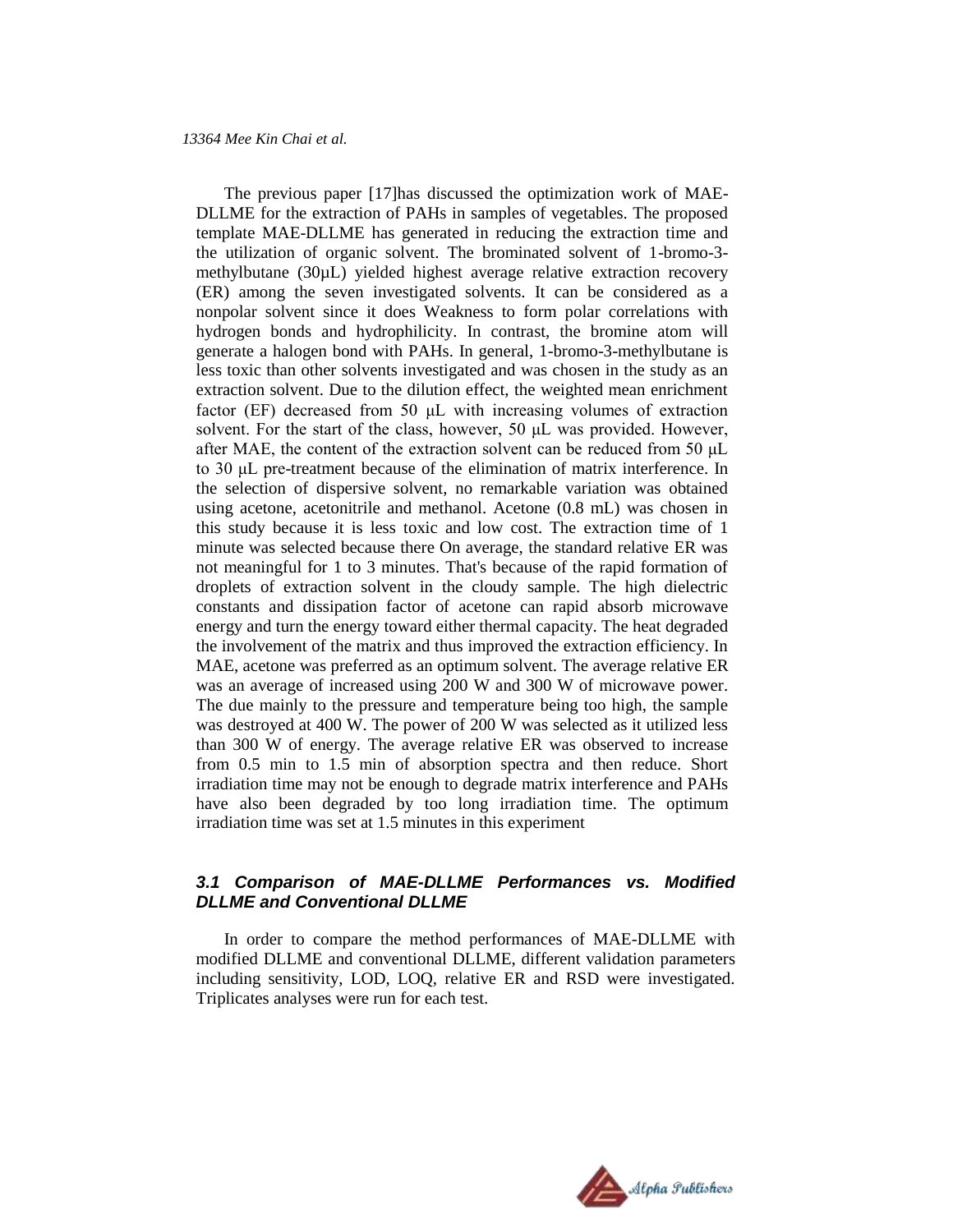| Peak No. <sup>a</sup> | <b>PAHs</b>                 | Abbreviation  | Retention time (min) |
|-----------------------|-----------------------------|---------------|----------------------|
|                       | Biphenyl                    | BIP           | 9.22                 |
| $\mathfrak{D}$        | Acenaphthylene              | <b>ACY</b>    | 10.19                |
| 3                     | Fluorene                    | <b>FLU</b>    | 11.80                |
|                       | Phenanthrene                | <b>PHE</b>    | 14.06                |
| 5                     | Anthracene                  | ANT           | 14.18                |
| 6                     | Pyrene                      | <b>PYR</b>    | 17.41                |
|                       | benzo[a]anthracene          | BaA           | 20.66                |
| 8                     | Chrysene                    | <b>CHR</b>    | 20.79                |
| 9                     | benzo[b]fluoranthene        | <b>BbF</b>    | 25.29                |
| 10                    | benzo[k]fluoranthene        | BkF           | 25.44                |
| 11                    | benzo[a]pyrene              | BaP           | 26.97                |
| 12                    | $Dibenz[a,h]$ anthracene    | DahA          | 32.16                |
| 13                    | Benzo[ghi]perylene          | <b>B</b> ghiP | 32.34                |
| 14                    | Indeno[ $1,2,3$ -cd] pyrene | IcP           | 33.39                |

**Table 1**. Peak Identification and retention time of EPA 525 PAH Mix B standard mixture and biphenyl

<sup>a</sup> Peak no is based on the number marked in Fig. 1.

#### *3.1.1 Sensitivity*

According to the Western European Laboratory Accreditation Conference (WELAC), selectivity is characterised as a measure of the degree to which a certain analyte in tests could be calculated by the suggested protocol without intervention from the matrix substances in the device.

In this study, the selectivity of the three techniques was evaluated and the blank cabbage sample chromatograms (Fig. 2) using (a) generic DLLME (b) modified DLLME (c) MAE-DLLME and (d) spiked cabbage extracts using MAE-DLLME (b) modified DLLME (c) were compared. Based on Fig. 2 (a), (b) and (c), the number of the peak and the peak height of MAE-DLLME were much lesser and lower compare to conventional DLLME and modified DLLME although there are some interferences were still not fully eliminated. Moreover, when compared Fig. 2 (c) and (d), no interference has the same retention time with PAHs. Therefore, MAE-DLLME can be said to have the best selectivity among the three DLLME techniques. The chromatograms also proved the effectiveness of MAE on degradation of matrix interference and solved the common problem of matrix interference in conventional DLLME.

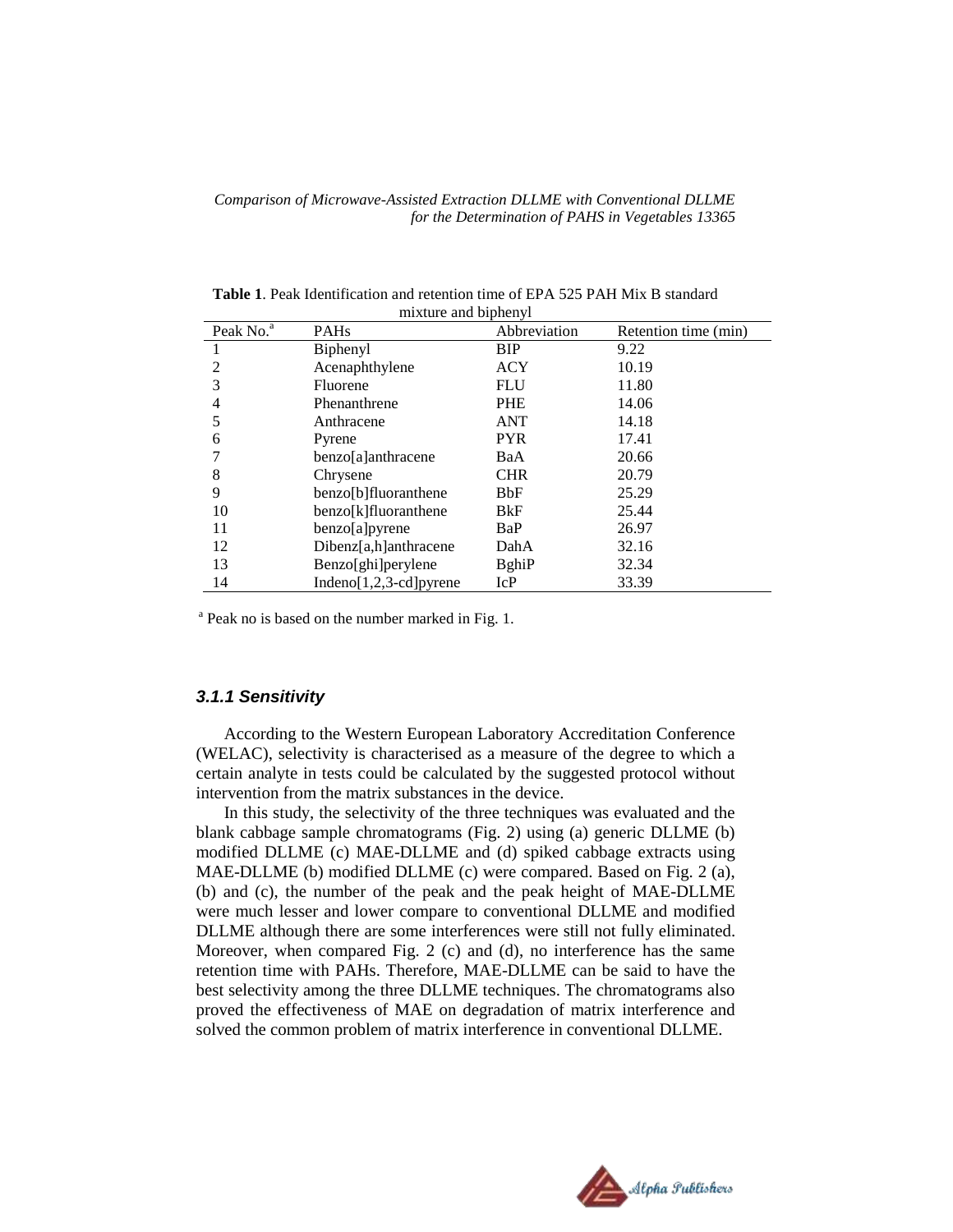*13366 Mee Kin Chai et al.*



**(b)**



**(c)**

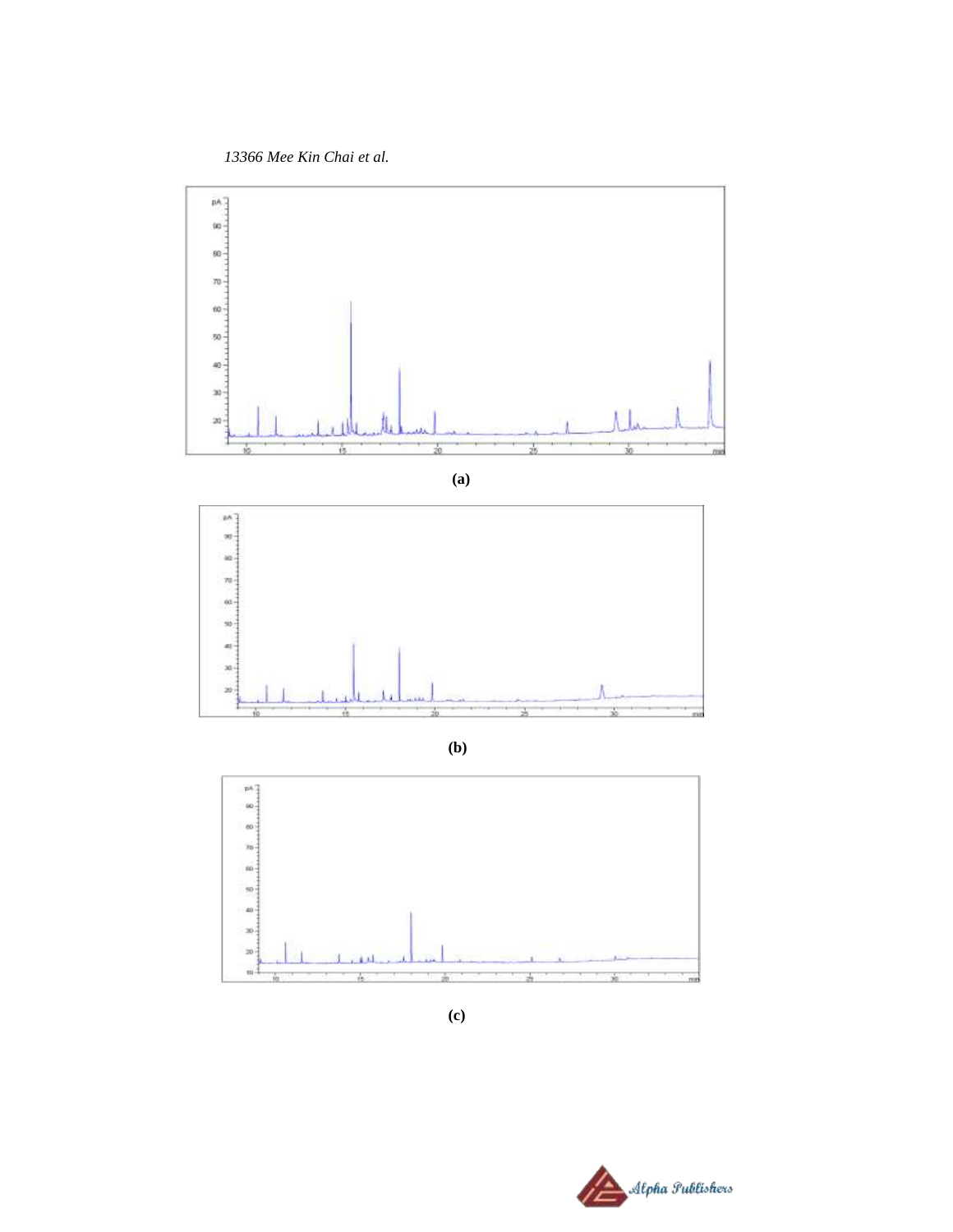



## *3.1.2 Limits Of Detection (LOD) and Limits Of Quantification (LOQ)*

The lowest concentration of proteins in a sample that can still be measured is LOD but not generally quantitated using the proposed procedure [9]. The LOD measurement was carried out by analysing blank samples that spiked until a peak height of 3 times greater than the noise level was obtained with a reduced concentration of PAHs. In a sample, the LOQ is the lowest quantity of analyte that could be quantitatively measured with sufficient precision and accuracy [9].The LOQ measurement was done by evaluating blank samples that spiked until a peak height of 10 times higher than the noise level was reached with reduced PAH concentration.

The limits of detection (LOD) and quantifications (LOQ) for 13 PAHs using three DLLME techniques were determined. The results from Table 2 clearly show that under the present experiment conditions, MAE-DLLME is the most sensitive technique among the three techniques. The LOD range was between 0.02 to 0.08  $\mu$ g/L in MAE-DLLME, 0.05 to 0.20  $\mu$ g/L in modified DLLME and 0.08 to 0.30 µg/L in conventional DLLME. For LOQ, the ranges were varied from 0.08 to 0.30 µg/L in MAE-DLLME, 0.20 to 0.80

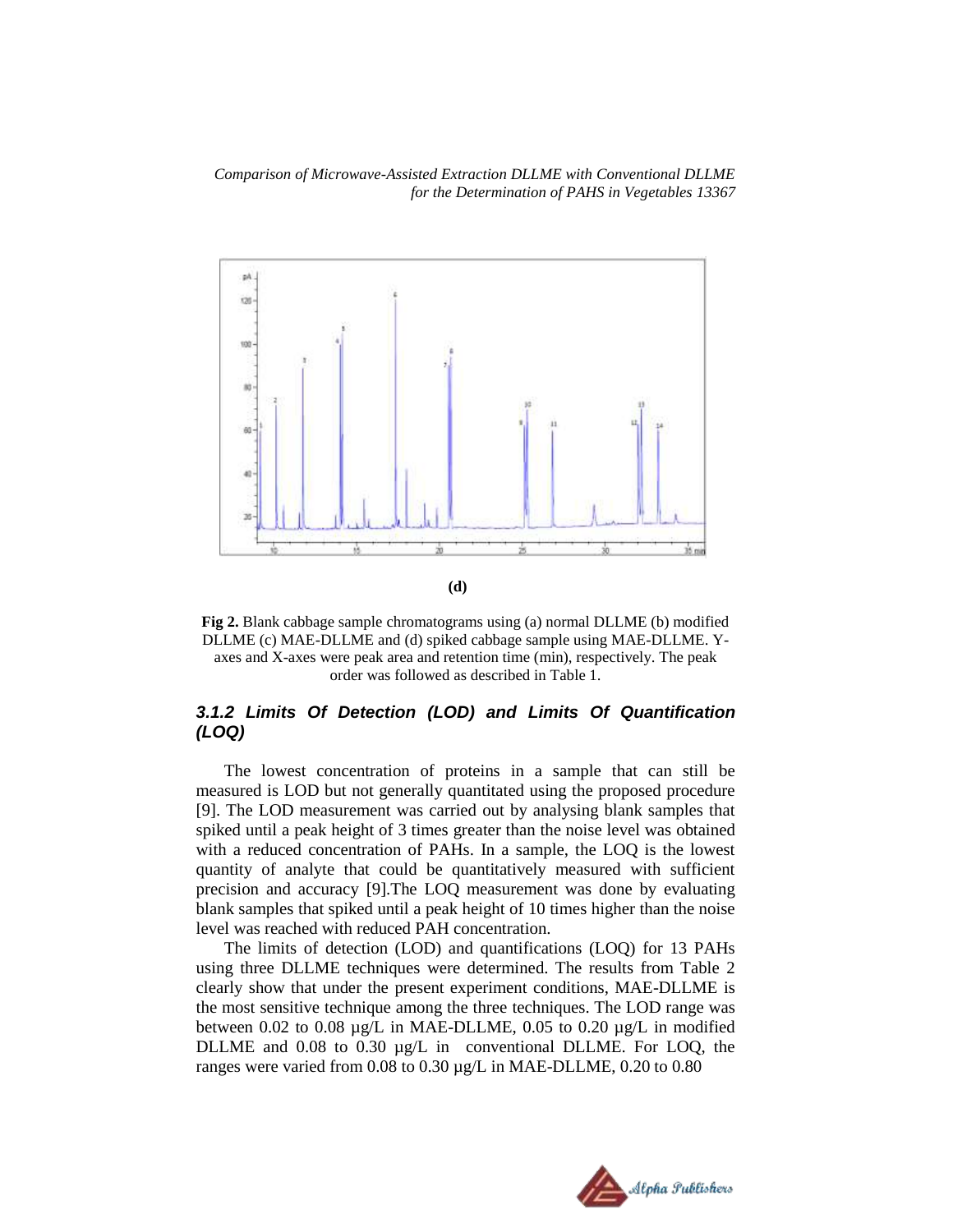µg/L in modified DLLME and 0.30 to 1.20 µg/L in conventional DLLME. The LOD and LOQ in MAE-DLLME were two times and four times lower than that in modified DLLME and conventional DLLME, respectively. The highest sensitivity of the MAE-DLLME would be a considerable advantage after the microwave-assisted extraction (MAE) pre-treatment.

## *3.1.3 Relative Extraction Recovery (ER) and Relative Standard Deviation (RSD)*

In this study, the relative extraction recovery (ER) was employed for expressing the results by calculating as the ratio between the ER resulting from the studied variable using vegetable sample and the ER achieved using distilled water within the working range. The relative ER and the RSD results are shown in Table 3. The results indicate that the three types of DLLME techniques were able to extract 13 PAHs from cabbage samples. MAE-DLLME yielded relative ER ranged from 83.65% to 98.42% with the RSDs values from 0.65% to 3.07%. Modified DLLME yielded relative ER ranged from 56.83% to 99.03% with the RSDs varied from 0.13% to 7.48 %. In conventional DLLME, relative ER ranged from 55.55% to 89.67% with the RSDs ranged from 2.52% to 7.67 %.

Most of the relative ERs and RSDs values between MAE-DLLME and modified DLLME were almost similar. However, modified DLLME extracted PYR, BaA and BbF with low relative ER  $\langle$  <70%) which were less than acceptable range (70%-120%). Overall, the relative ERs and RSDs obtained by MAE-DLLME and modified DLLME were better than conventional DLLME. This might caused by the appearance of the matrix interference obstructed the mass transfer of PAHs compounds into organic phase in conventional DLLME.

| Analytes     | LOD ( $\mu$ g/L, x 10 <sup>-2</sup> ) |              |              | LOQ ( $\mu$ g/L, x 10 <sup>-2</sup> ) |              |              |
|--------------|---------------------------------------|--------------|--------------|---------------------------------------|--------------|--------------|
|              | <b>MAE</b>                            | Modified     | Conventional | <b>MAE</b>                            | Modified     | Conventional |
|              | <b>DLLME</b>                          | <b>DLLME</b> | <b>DLLME</b> | <b>DLLME</b>                          | <b>DLLME</b> | <b>DLLME</b> |
| <b>ACY</b>   | $\overline{2}$                        | 5            | 8            | 8                                     | 20           | 30           |
| <b>FLU</b>   | $\overline{2}$                        |              | 8            | 8                                     | 20           | 30           |
| <b>PHE</b>   | $\overline{c}$                        |              |              | 8                                     | 20           | 30           |
| <b>ANT</b>   | 2                                     |              | 8            | 8                                     | 20           | 30           |
| <b>PYR</b>   | $\overline{2}$                        |              | 8            | 8                                     | 20           | 30           |
| BaA          | $\overline{2}$                        |              | 8            | 8                                     | 20           | 30           |
| <b>CHR</b>   | $\overline{c}$                        |              | 8            | 8                                     | 20           | 30           |
| <b>BbF</b>   | 5                                     | 15           | 20           | 20                                    | 60           | 80           |
| <b>B</b> kF  | 8                                     | 20           | 30           | 30                                    | 80           | 120          |
| BaP          | 5                                     | 15           | 20           | 20                                    | 60           | 80           |
| DahA         | $\overline{c}$                        | 5            | 8            | 8                                     | 20           | 30           |
| <b>BghiP</b> | 4                                     | 10           | 15           | 15                                    | 40           | 60           |
| <b>IcP</b>   | 2                                     |              | 8            | 8                                     | 20           | 30           |
|              |                                       |              |              |                                       |              |              |

**Table 2**. Limits of Detection (LOD) and Limits of Quantification (LOQ) for MAE-DLLME, modified DLLME and conventional DLLME.

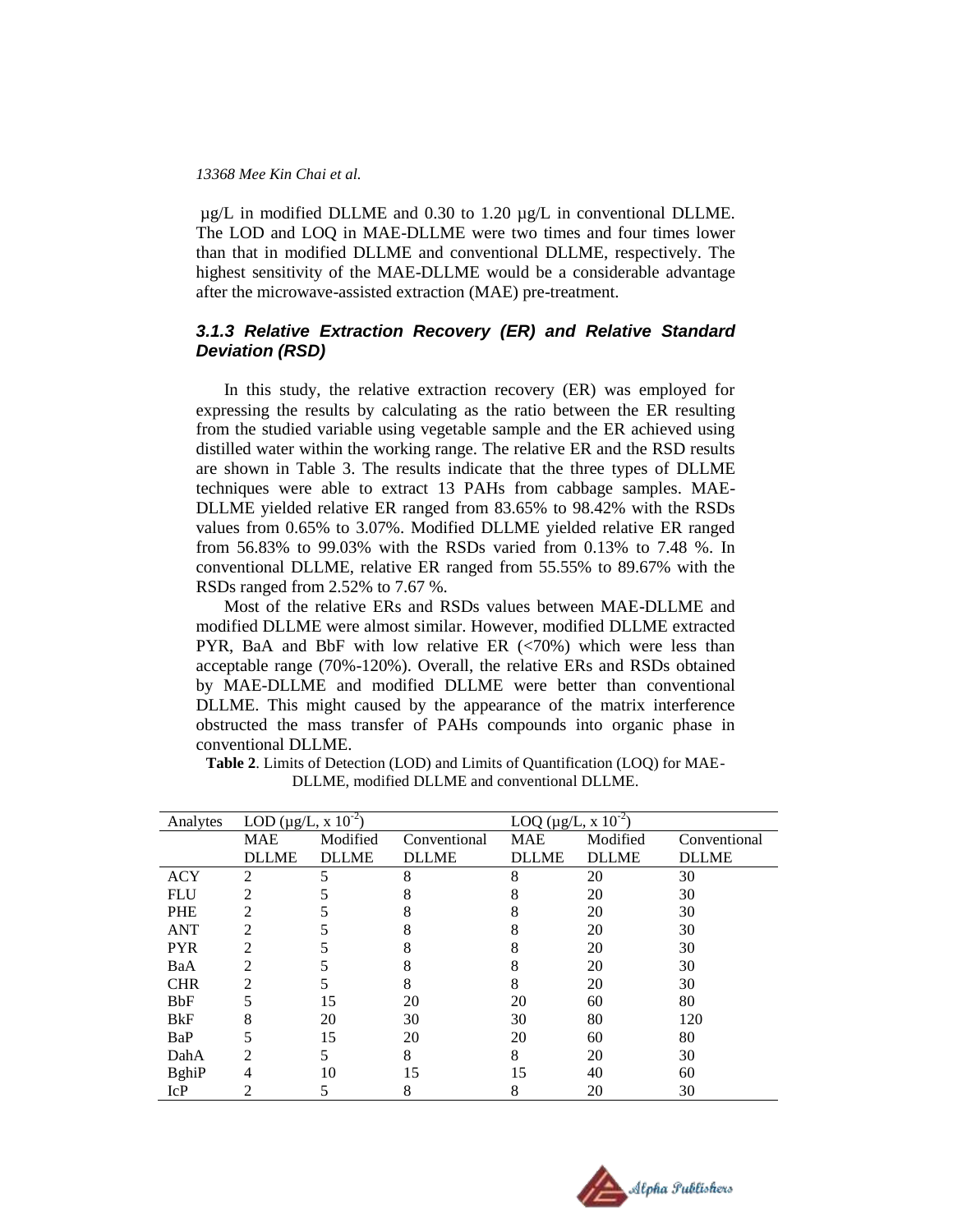| DLLME, modified DLLME and conventional DLLME |                    |       |                       |       |                           |       |
|----------------------------------------------|--------------------|-------|-----------------------|-------|---------------------------|-------|
| Analytes                                     | <b>MAE-DLLME</b>   |       | <b>Modified DLLME</b> |       | <b>Conventional DLLME</b> |       |
|                                              | <b>Relative ER</b> | RSD%  | <b>Relative ER</b>    | RSD%  | Relative ER               | RSD%  |
| <b>ACY</b>                                   | 94.74              | 1.251 | 96.16                 | 0.165 | 89.67                     | 4.798 |
| <b>FLU</b>                                   | 88.45              | 2.773 | 99.03                 | 0.958 | 88.99                     | 5.509 |
| <b>PHE</b>                                   | 92.60              | 3.072 | 84.05                 | 0.132 | 84.52                     | 6.280 |
| <b>ANT</b>                                   | 94.09              | 2.197 | 78.67                 | 0.882 | 86.94                     | 5.428 |
| <b>PYR</b>                                   | 98.42              | 2.426 | 56.83                 | 1.416 | 76.26                     | 4.646 |
| BaA                                          | 94.06              | 1.790 | 66.89                 | 1.790 | 78.09                     | 3.587 |
| <b>CHR</b>                                   | 84.12              | 1.790 | 87.45                 | 1.790 | 70.90                     | 4.108 |
| BbF                                          | 86.78              | 2.107 | 59.25                 | 2.107 | 74.15                     | 7.629 |
| BkF                                          | 93.49              | 0.645 | 82.71                 | 0.645 | 80.85                     | 4.736 |
| BaP                                          | 86.46              | 1.301 | 84.61                 | 1.301 | 69.01                     | 2.521 |
| DahA                                         | 92.38              | 1.610 | 90.13                 | 1.610 | 70.05                     | 5.577 |
| <b>B</b> ghiP                                | 87.46              | 1.426 | 77.10                 | 7.482 | 80.20                     | 7.670 |
| IcP                                          | 83.65              | 1.858 | 82.66                 | 6.350 | 55.55                     | 3.943 |

**Table 3**. Relative Extraction Recovery (ER, %) and RSD (%, n=3) for MAE-

| Table 4. Experimental conditions of MAE-DLLME, modified DLLME and |                     |  |  |
|-------------------------------------------------------------------|---------------------|--|--|
|                                                                   | conventional DLI ME |  |  |

| conventional DLLME        |                                              |                                               |                                     |  |  |  |
|---------------------------|----------------------------------------------|-----------------------------------------------|-------------------------------------|--|--|--|
|                           | <b>MAE-DLLME</b>                             | <b>Modified DLLME</b>                         | <b>Conventional DLLME</b>           |  |  |  |
| <b>Extraction solvent</b> | $1-bromo-3-$<br>methylbutane<br>$(30 \mu L)$ | $1-bromo-3-$<br>methylbutane<br>$(100 \mu L)$ | Tetrachloroethylene<br>$(50 \mu L)$ |  |  |  |
| Dispersive solvent        | Acetone $(0.8 \text{ mL})$                   |                                               | Acetone $(0.1 \text{ mL})$          |  |  |  |
| Extraction time (s)       | 60                                           | 120                                           | 120                                 |  |  |  |

Table 4 shows the experimental conditions of MAE-DLLME, modified DLLME and conventional DLLME. In MAE-DLLME and modified DLLME, the especially hazardous solvent tetrachloroethylene (LD50 2629 mg/kg) was accompanied by 1-bromo-3-methylbutane (LD50: 6150 mg/kg) as an extraction solvent to extract 13 PAHs. Brominated solvent for extraction, 1 bromo-3-methylbutane  $(C_5H_{11}Br)$  is low solubility in water (196 mg/L) because it is non-polar solvent and does not interact with water molecules.

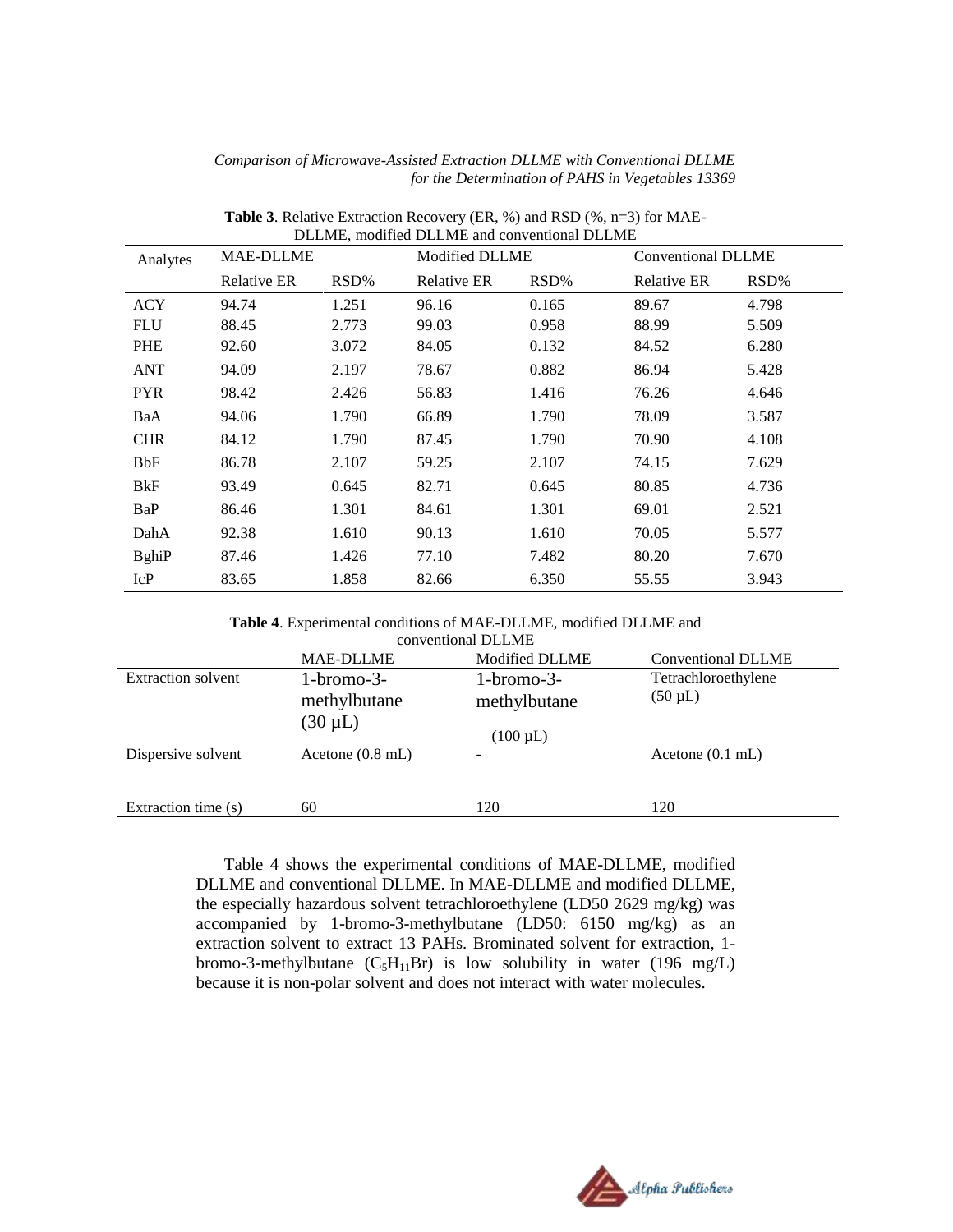This behavior prohibits the interaction of extraction solvent with the interferences from the water or complex matrix (vegetables). Furthermore, the targeted 13 PAHs contain akyl aromatic ring substitutions which are non-polar compounds have large affinity on the implied olvent extraction (1-bromo-3 methylbutane) In modified DLLME, 100 µL of 1as a dispersive solvent, bromo-3-methylbutane was used as an extraction solvent with no organic solvent. To enable the dispersion of extraction solvent, Vortex was being used to boost. However, the extraction efficiency of the modified DLLME still affected by the matrix interferences. In conventional DLLME, the solvent of 50 µL of tetrachloroethylene and 100 µL of acetone were used. Although conventional DLLME required high dispersive solvent volume in order to receive acceptable extraction recovery, tetrachloroethylene is highly toxic compared to the 1-bromo-3-methylbutane.

The time interval between the injection into the sample of the extraction solvent and the dispersive solvent and before centrifugation is specified in DLLME as the extraction time [13],[7],. Due to the wide surface area, the fast mass transfer of PAHs into the organic phase is of droplets [16]. MAE-DLLME is much faster extraction method given that the results were obtained after 60 seconds instead of 120 seconds as it were in the case of modified DLLME and conventional DLLME.

## **4 Conclusion**

Compared to the updated DLLME and traditional DLLME, the evolved MAE-DLLME has various benefits in the current analysis. Prior to sampling, no harmful materials were used for sample preparation. Matrix interference in vegetable samples can be minimised without chemical digestion by microwave heating.After MAE pre-treatment, the sensitivity, LOD and LOQ, relative recovery and RSD values were increased. In comparison, in the present the extraction solvent used was less toxic in the test than in past findings. In addition, in order to fix and extract PAHs from vegetable samples, small amounts of solvent were needed for MAE-DLLME. The extraction time is low and the process is quick, so the innovative MAE-DLLME-GC-FID used in this study is due to its speed, cost-effectiveness, simplicity and environmentally friendly extraction of PAHs from vegetable samples represents a powerful alternative to the traditional DLLME technique.

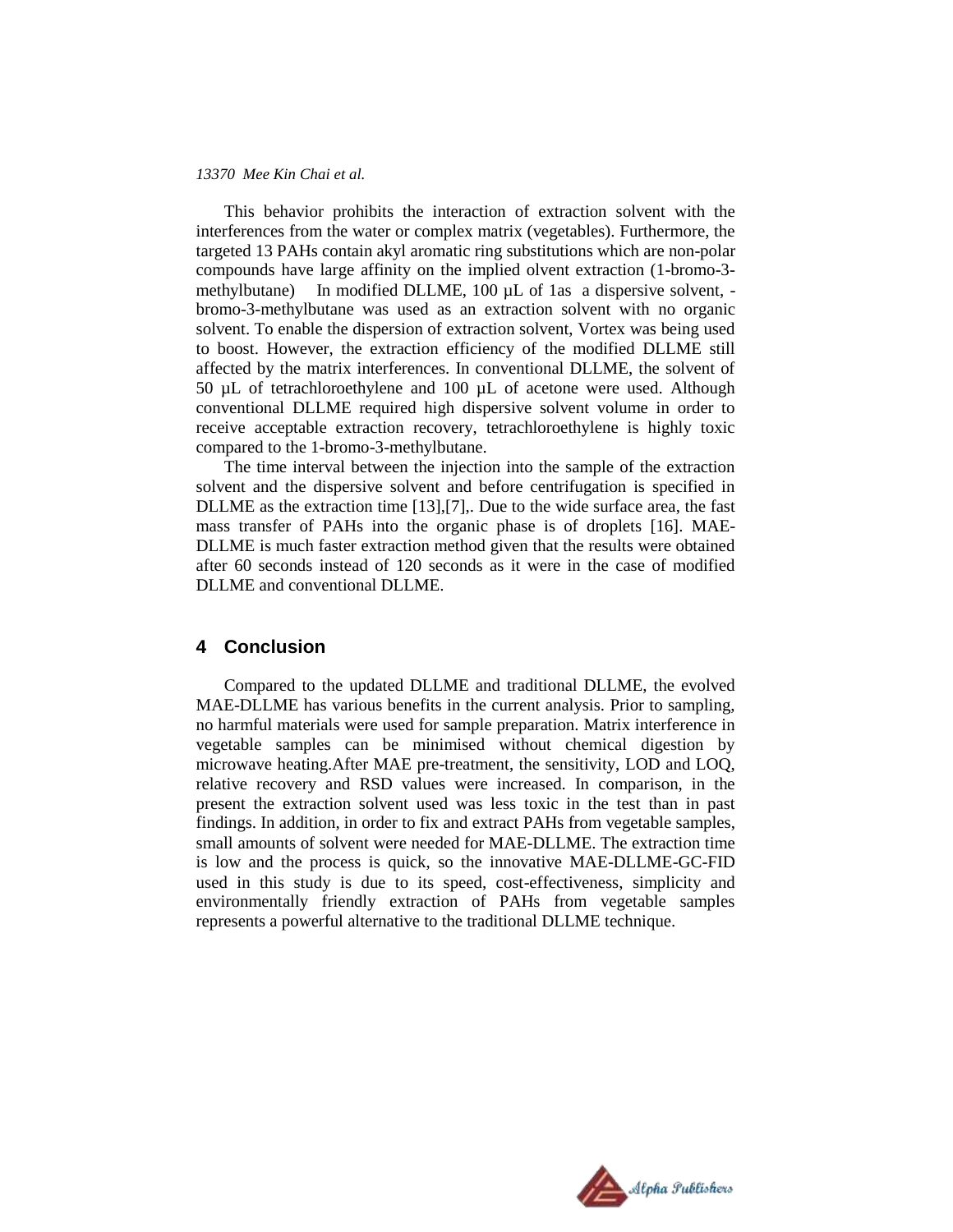## **Reference**

- [1] Abdel-Shafy, H. I., Mansour, M.S.M., " A review on polycyclic aromatic hydrocarbons: source, environmental impact, effect on human health and remediation", Egyptian J. of Petroleum, Vol. 25,no. 1, pp. 107–123, 2016.
- [2] Aeenehvand, S., Toudehrousta, Z., Kamankesh, M., Mashayekh, M., " Evaluation and application of microwave-assisted extraction and dispersive liquid-liquid microextraction followed by high-performance liquid chromatography for the determination of polar heterocyclic aromatic amines in hamburger patties", Food Chem., Vol. 190, pp. 429– 435, 2016.
- [3]Bolzan, C.M., Caldas, S.S., Guimarães, B.S., Primel, E.G., "Disperisve liquid-liquid microextraction based on solidification of floating organic droplet for the determination of triazine and triazoles in mineral water samples", J. of Sep. Sci., Vol. 39, no. 17, pp. 3410–3417, 2016.
- [4]Chai, M.K., Chander, P.D., Wong, L.S., " Modified dispersive liquid-liquid microextraction using green solvent for extraction of polycyclic aromatic hydrocarbon (PAHs) in vegetable samples", Msia J. of Anal. Sci., Vol. 20, no. 1, pp. 14–20, 2016.
- [5] Jan Alexander et al ," Polycyclic aromatic hydrocarbon in food[1] scientific Opinion of the Panel on Contaminants in the Food Chain", EFSA Journal, vol.724,pp. 1–114, 2008.
- [6]Frantz, J., Alkhateeb, F., Thurbide, K., "A novel micro pressurized liquid extraction method for rapid sample preparation of polycyclic aromatic hydrocarbon in various solids", Chromatography, Vol. 2, no. 3, pp. 488– 501, 2015.
- [7]Ghani, A. B. A., Mahat, N. I., Hussain, A., & Mokhtar, S. S. M. " Water Sustainability In Campus: A Framework In Optimizing Social Cost", International Journal of Recent Technology and Engineering, Vol. 8, no. 2, pp. 183–186, 2019.
- [8]Hu, H., Kan, H., Kearney, G.D., Xu, X., " Associations between exposure to polychylic aromatic hydrocarbons and glucose homeostasis as well as metabolic syndrome in nondiabetic adults", Sci. of the total Env., Vol. 505, pp. 56–64, 2015.
- [9]ICH Expert Working Group. Validation of analytical procedures: text and methodology Q2 (R1). Available online:https://www.ich.org/fileadmin/ Public\_Web\_Site/ICH\_Products/Guidelines/Quality/Q2\_R1/.
- [10]International Agency for research on cancer (IARC). Monographs on the evaluation of carcinogen risks to humans. Available online: [http://monographs.iarc.fr/ENG/Classification/ latest\\_classif.php.](http://monographs.iarc.fr/ENG/Classification/%20latest_classif.php)

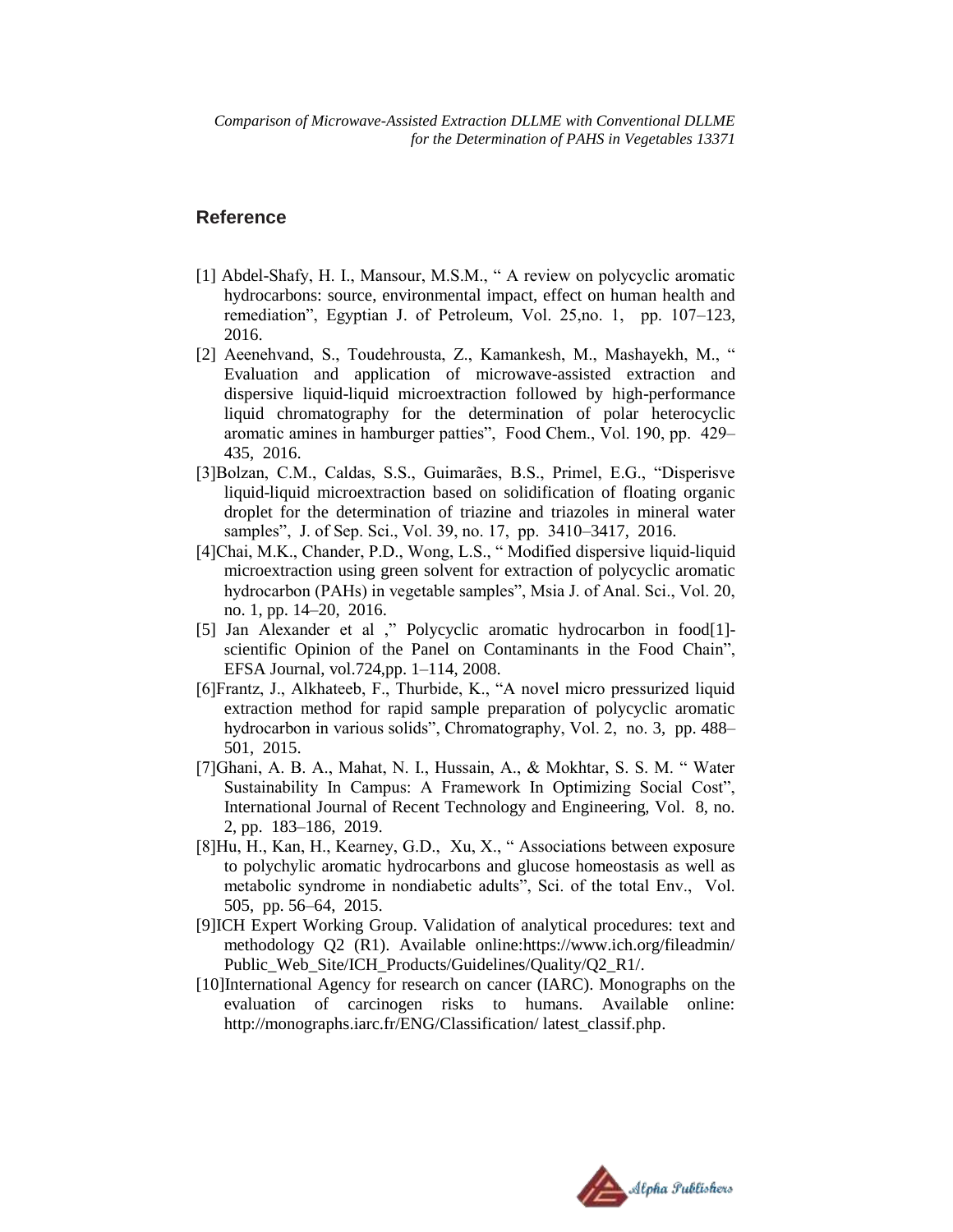- [11]Khan, S., Cao, Q., "Human health risk due to comsumption of vegetables contaminated with carcinogenic polycyclic aromatic hydrocarbon", J. of Soils and Sediments, Vol. 12, no. 2, pp. 178– 184, 2012.
- [12]Li, H., Zhu, D., Lu, X., Du, H., Guan, S., Chen, Z., " Determination and risk assessment of sixteen polycyclic aromatic hydrocarbons in vegetable", J. of Env. Sc. and Health, Part A, Vol. 53, no. 2, pp. 116–123, 2018.
- [13]Rezaee, M., Assadi, Y., Milani Hosseini, M.R., Aghaee, E., Ahmadi, F., Berijani, S., "Determination of organic compounds in water using disperisve liquid-liquid microextraction", J. of Chromatogr. A, Vol. 1116, no. 1–2, pp. 1–9, 2006.
- [14]Singh, L., Agarwal, T., " PAHs in Indian diet: Assessing the cancer risk", Chemosphere, Vol. 202, pp. 366–376, 2018.
- [15]Soceanu, A., Dobrinas, S., Stanciu, G., Popescu, V., " Polycyclic aromatic hydrocarbons in vegetables grown in urban and rural areas", Env. Eng. and Manag. J., Vol. 13, no. 9, pp. 2311–2315, 2014.
- [16]Tamminen, J., Lahdenperä, E., Koiranen, T., Kuronen, T., Eerola, T., Lensu, L., Kälviäinen, H., "Determination of single droplet sizes, velocities and concentrations with image analysis for reactive extraction of copper", Chem. Eng. Sci., Vol. 167, pp. 54–65, 2017.
- [17]Tan, Y.H., Chai, M.K., Wong, L.S., "The effects of parameters on the efficiency of DLLME in extracting of PAHs from vegetable samples", Int. J. of Eng. and Tech., Vol. 7, no. 4.35, pp. 15-21, 2018.
- [18]Tao, S., Cui, Y.H., Xu, F.L., Li, B.G., Cao, J.W., Liu, X., Schmitt, G., Wang, X. J., " Polycyclic aromatic hydrocarbons (PAHs) in agricultural soil and vegetables from Tianjin", Sci. of the Total Env., Vol. 320, no. 3, pp. 11–24, 2004.
- [19]Waqar, M., Salam, A.A., " Polycyclic Aromatic Hydrocarbons (PAHs) in vegetables and fruits produced in Saudi Arabia.", Bull. of Env. Con. and Toxic., Vol. 88, no. 4, pp. 543–547, 2012.
- [20]Xu, X., Hu, H., Kearney, G. D., Kan, H., Sheps, D. S., "Studying the effects of polycyclic aromatic hydrocarbons on peripheral arterial disease in the United States", Sci. of the Total Env., Vol. 461, no. 462, pp. 341-347, 2013.
- [21]Zelinkova, Z., Wenzl, T., "The occurrence of 16 PAHs in food A review", Polycyclic Aromatic Compounds, Vol. 35, no. 2.4, pp. 248–284, 2015.